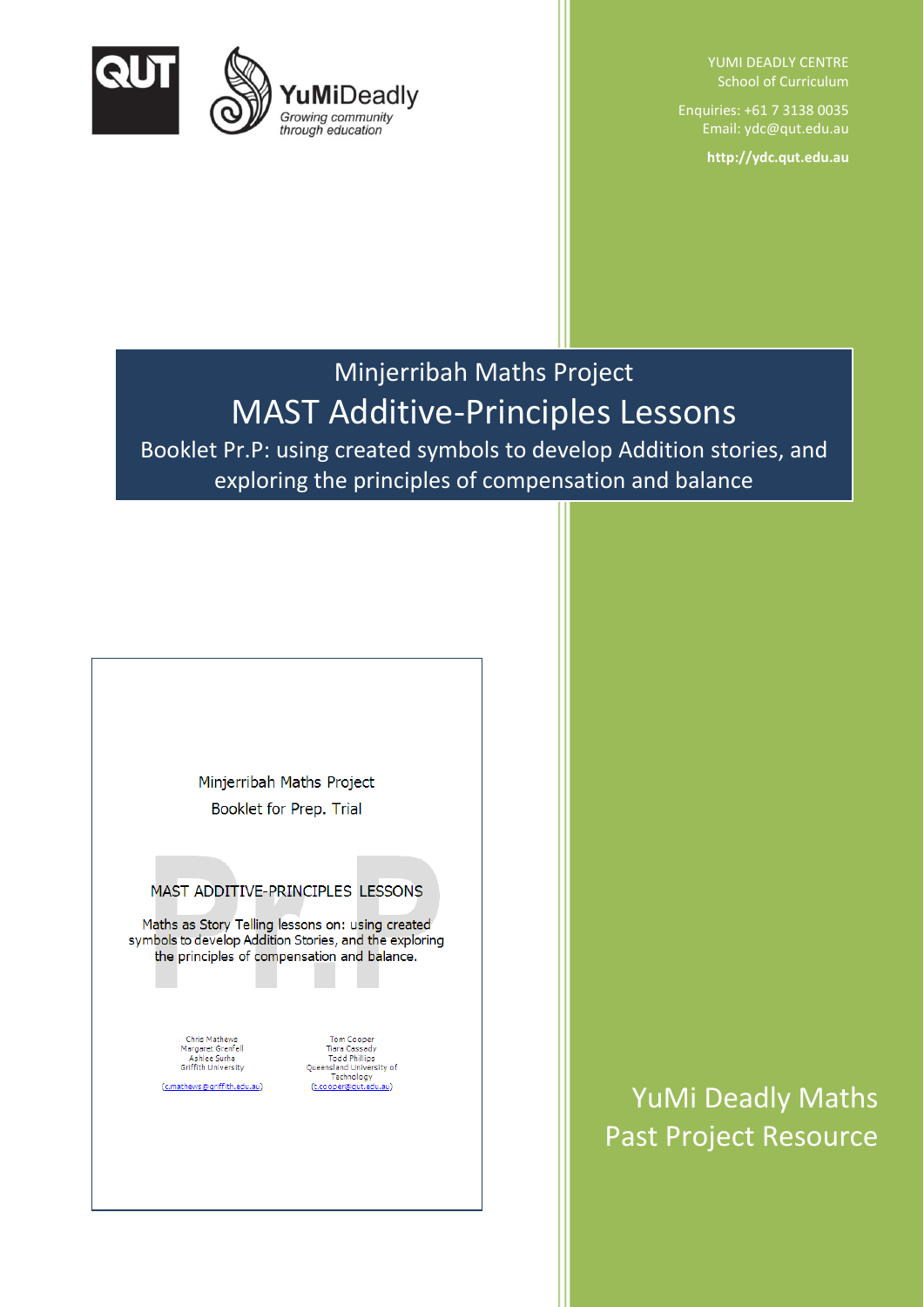# **Acknowledgement**

We acknowledge the traditional owners and custodians of the lands in which the mathematics ideas for this resource were developed, refined and presented in professional development sessions.

# **YuMi Deadly Centre**

The YuMi Deadly Centre is a Research Centre within the Faculty of Education at Queensland University of Technology which aims to improve the mathematics learning, employment and life chances of Aboriginal and Torres Strait Islander and low socio-economic status students at early childhood, primary and secondary levels, in vocational education and training courses, and through a focus on community within schools and neighbourhoods. It grew out of a group that, at the time of this booklet, was called "Deadly Maths".

"YuMi" is a Torres Strait Islander word meaning "you and me" but is used here with permission from the Torres Strait Islanders' Regional Education Council to mean working together as a community for the betterment of education for all. "Deadly" is an Aboriginal word used widely across Australia to mean smart in terms of being the best one can be in learning and life.

YuMi Deadly Centre's motif was developed by Blacklines to depict learning, empowerment, and growth within country/community. The three key elements are the individual (represented by the inner seed), the community (represented by the leaf), and the journey/pathway of learning (represented by the curved line which winds around and up through the leaf). As such, the motif illustrates the YuMi Deadly Centre's vision: *Growing community through education*.

More information about the YuMi Deadly Centre can be found at [http://ydc.qut.edu.au](http://www.ydc.qut.edu.au/) and staff can be contacted at [ydc@qut.edu.au.](mailto:yumideadly@qut.edu.au)

# **Restricted waiver of copyright**

This work is subject to a restricted waiver of copyright to allow copies to be made for educational purposes only, subject to the following conditions:

- 1. All copies shall be made without alteration or abridgement and must retain acknowledgement of the copyright.
- 2. The work must not be copied for the purposes of sale or hire or otherwise be used to derive revenue.
- 3. The restricted waiver of copyright is not transferable and may be withdrawn if any of these conditions are breached.

#### **© QUT YuMi Deadly Centre 2007 Electronic edition 2011**

School of Curriculum QUT Faculty of Education S Block, Room S404, Victoria Park Road Kelvin Grove Qld 4059 Phone: +61 7 3138 0035 Fax: + 61 7 3138 3985 Email: ydc@qut.edu.au Website: [http://ydc.qut.edu.au](http://ydc.qut.edu.au/)

CRICOS No. 00213J

This booklet was developed as part of a project which ran from 2006–2008 and was funded by an Australian Research Council Discovery Indigenous grant, DI0668328: *Indigenous world view, algebra pedagogy and improving Indigenous performance in secondary mathematics.*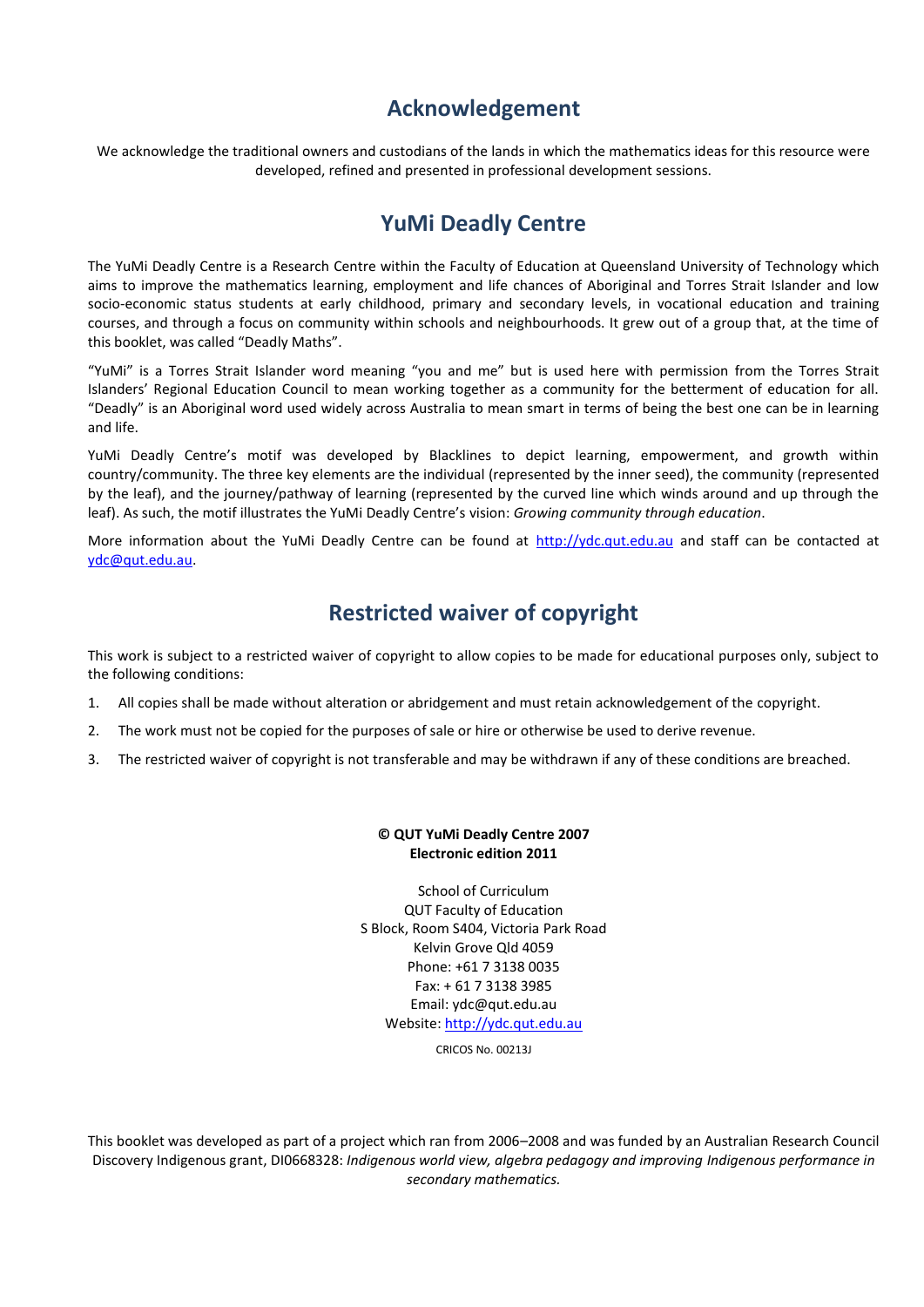Queensland University of Technology

#### **MINJERRIBAH MATHS PROJECT**

#### **MAST**

# **MAST ADDITIVE-PRINCIPLES LESSONS**

## **BOOKLET Pr.P**

## **USING CREATED SYMBOLS TO DEVELOP ADDITION STORIES, AND EXPLORING THE PRINCIPLES OF COMPENSATION AND BALANCE**

### **VERSION 1: 2007**

Research Team: Tom J Cooper Tiara Cassady Chris J Matthews Todd Phillips Margaret Grenfell Ashlee Surha

Deadly Maths Group School of Mathematics, Science and Technology Education, Faculty of Education, QUT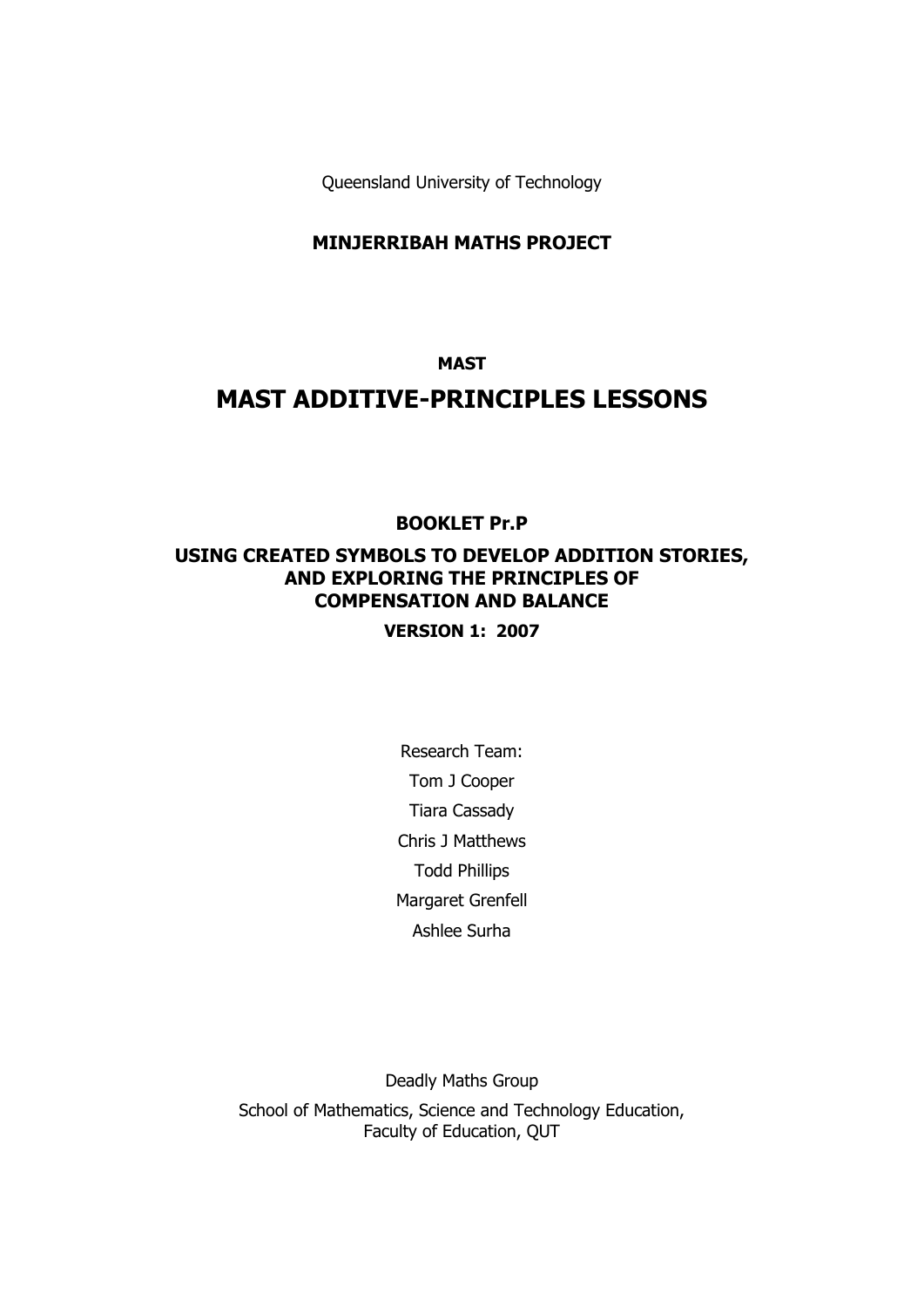# **CONTENTS**

| MAST LESSON 3: CREATING YOUR OWN STORY USING SYMBOLS  8 |  |
|---------------------------------------------------------|--|
|                                                         |  |
|                                                         |  |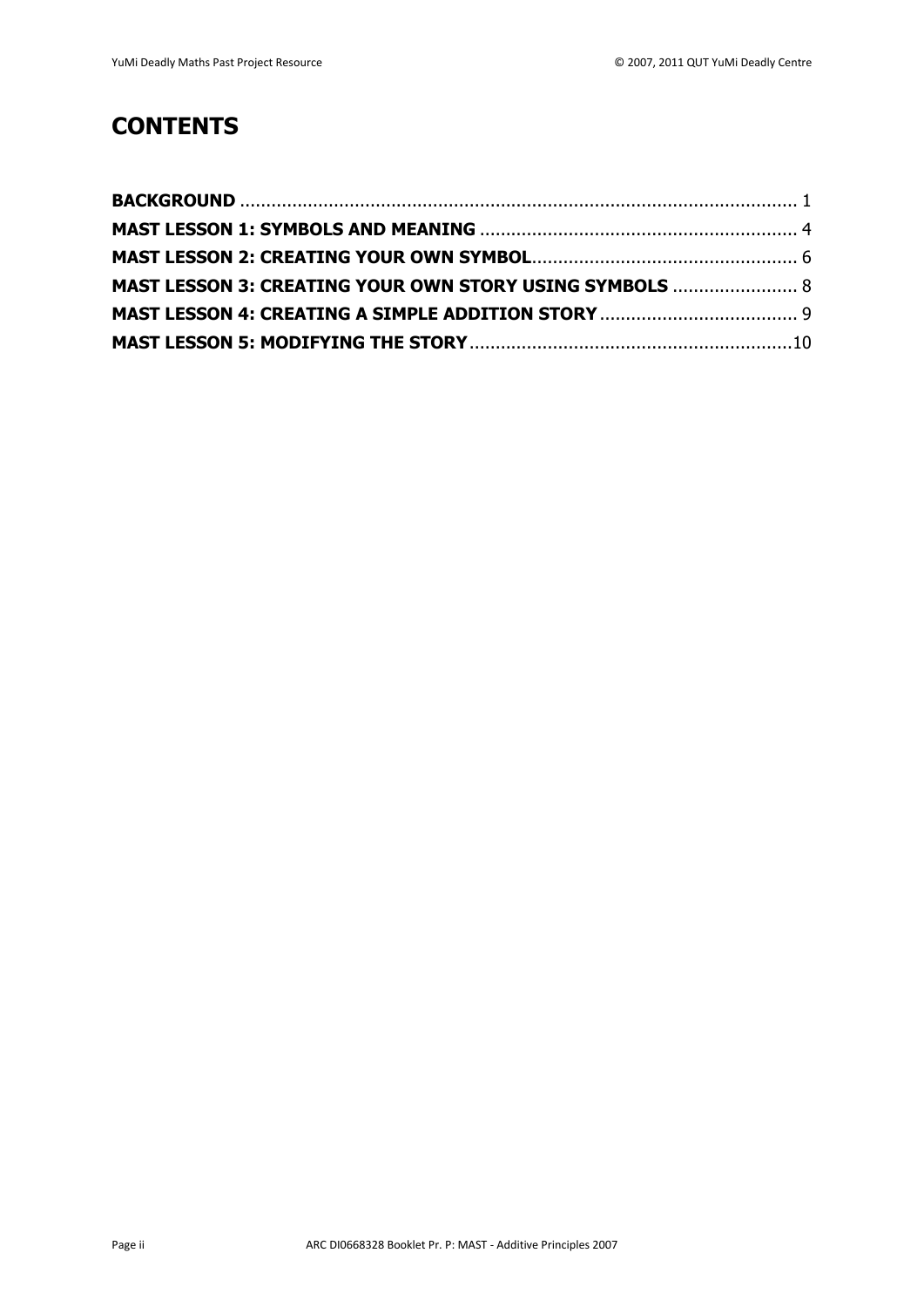## **BACKGROUND**

# <span id="page-4-0"></span>**Minjerribah Maths Project**

The Minjerribah Maths Project was a collaboration between Griffith University and Queensland University of Technology with Dr Chris Matthews from Griffith University as coordinator. The researchers involved in the project were:

- Dr Chris Matthews, Coordinator and Principal Researcher, Centre for Environmental Systems Research, Griffith University;
- Professor Tom Cooper, Researcher, Centre for Learning Innovation, QUT;
- Ms Margaret Grenfell, Research Assistant, Centre for Environmental Systems Research, Griffith University;
- Ms Tiara Cassady, Research Assistant, Centre for Learning Innovation, QUT.
- Mr Todd Phillips, Research Assistant, Centre for Environmental Systems Research, Griffith University.
- Ms Ashlee Surha, Research Assistant, Centre for Environmental Systems Research, Griffith University.

# **MAST (Maths as Story Telling) pedagogy**

MAST is the first product developed for the Minjerribah Maths Project. It is an attempt to work from the storytelling world of the Indigenous student through to the formal world of algebra by experiences with the creation of symbols that have personal meaning. The storytelling starts with simple arithmetic but moves quickly to algebraic thinking. It enables Indigenous students to bring their everyday world of symbols into mathematics.

It is an answer to the dilemma of contextualising the teaching and learning of algebra. It focuses on representing mathematical equations as stories which leads to contextualising of mathematical symbols. It is an approach to symbolisation based on students creating and using their own symbols, drawn from their socio-cultural background, to describe these stories as a precursor to working with the accepted mathematics symbols. It utilises Indigenous knowledge of symbols within domains such as sport, driving, art and dance as a starting point for building understanding of arithmetic symbolism in a way that can be easily extended to algebraic symbolism. The approach has five steps. These steps are explained for addition. Obviously, the other three operations could be similarly undertaken.

**Step 1.** Students explore the **symbols and their meaning** and how symbols can be assembled to tell and create a story. This is initially done by looking at symbols in Indigenous situations (e.g., exploring and understanding symbols in paintings) and then creating and interpreting symbols for simple actions (e.g. walking to and sitting at a desk).

**Step 2.** Students explore a **simple addition story** by acting it out as a story (e.g. two groups of people joining each other). A discussion is then generated to identify the story elements such as the different groups of people and the action (the joining of the two groups) and the consequences of the action (the result of the joining).

**Step 3.** Students **create their own symbols** to represent the story. This step could be done in a freestyle manner; however, we have opted to take a more structured approach by using concrete materials (which are familiar to the students) to represent the objects (or people) in the story. The story is then created by allowing the students to construct the two groups of people with the concrete materials and construct their own symbol for "joining two groups" and lay this out to represent the action (or history) of the story. In a similar fashion, the students then construct their own symbol for "resulting in" or "same as" to tell the story of what happens after this action has taken place. Figure 1 gives an example of an addition story that was constructed by a student in Year 2.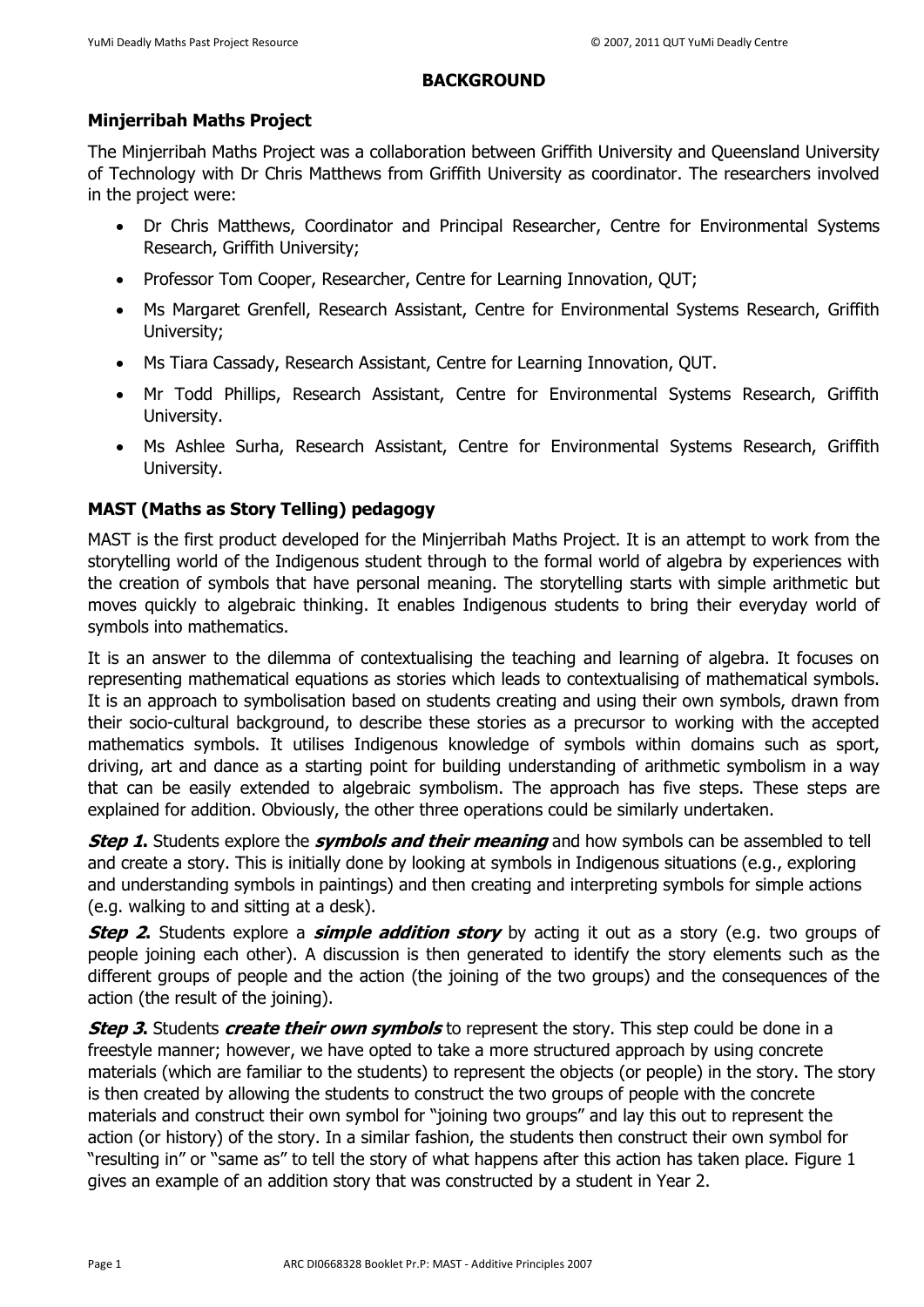*Figure 1*. A Year 2 student's representation of the addition story  $6 + 3 = 9$ .

Result

**Step 4.** Students **share their symbol** systems with the group and any additional meanings their symbols may have. For example, in Figure 1, the student's "joining" symbol was a vortex that sucked the two groups together. The teacher then selects one of the symbol systems for all the students to use to represent a new addition story. This step is important to accustom students to writing within different symbol systems and to develop a standard classroom symbol system.

**Step 5.** Students **modify the story** (a key step in introducing algebraic ideas) under direction of the teacher. For example, the teacher takes an object from the action part of the story (see Figure 1), asks whether the story still makes sense (normally elicits a resounding "No"), and then challenges the students by asking them to find different strategies for the story to make sense again. There are four possibilities: (1) putting the object back in its original group, (2) putting the object in the other group on the action side, (3) adding another action (plus 1) to the action side, and (4) taking an object away from the result side. The first three strategies introduce the notion of compensation and equivalence of expression, while the fourth strategy introduces the balance rule (equivalence of equations). At this step, students should be encouraged to play with the story, guided by the teacher, to reinforce these algebraic notions.

**Step 6.** Students explore the **meaning of unknown** under direction of the teacher. For example, the teacher sets an example with an unknown (e.g. John bought a pie for \$3 and an ice cream and he spent \$7). The teacher asks the students to represent this without working out the value of the ice cream. Students invent a symbol for unknown and use it in stories with unknowns. Then the students are challenged to solve for unknowns using the balance rule. They have to first determine the operations to leave the unknown on its own. Thus, begins solutions to unknowns in linear equations.

# **Hints for teaching**

The booklets give detailed directions with respect to the Lessons. The first rule is that THESE DIRECTIONS DO NOT HAVE TO BE FOLLOWED. Develop your own approach to the Lessons – mix and match from different Lessons (and booklets) – spend more time on certain ideas, and give a lot more reinforcement and practice examples than in these lessons.

The best way to operate is to keep in mind where you want to go and let the students' responses to your earlier teaching direct your later teaching. There can be great merit even in integrating ideas from different booklets.

However, in our few trials, some things have been found useful.

- (1) Involve students and their culture in discussion allow them to share, explain and give point of view without labelling this a right or wrong – allow them to bring in local contexts and Indigenous context (i.e., where possible, change the examples to better represent the students' situation).
- (2) If teachers have blu tak and magnetic counters, they can set up a white board so that students can stick their A5 drawings on the board between counters to discuss their inventions.
- (3) Always move the Lessons in both directions and then in all directions  $-$  from idea to created symbols and from created symbols to idea, from created symbols to story and story to created symbols, and from idea to created symbols and created symbols to idea. Act out things as well as talk about things. Overall, lessons will be trying to build all these relationships: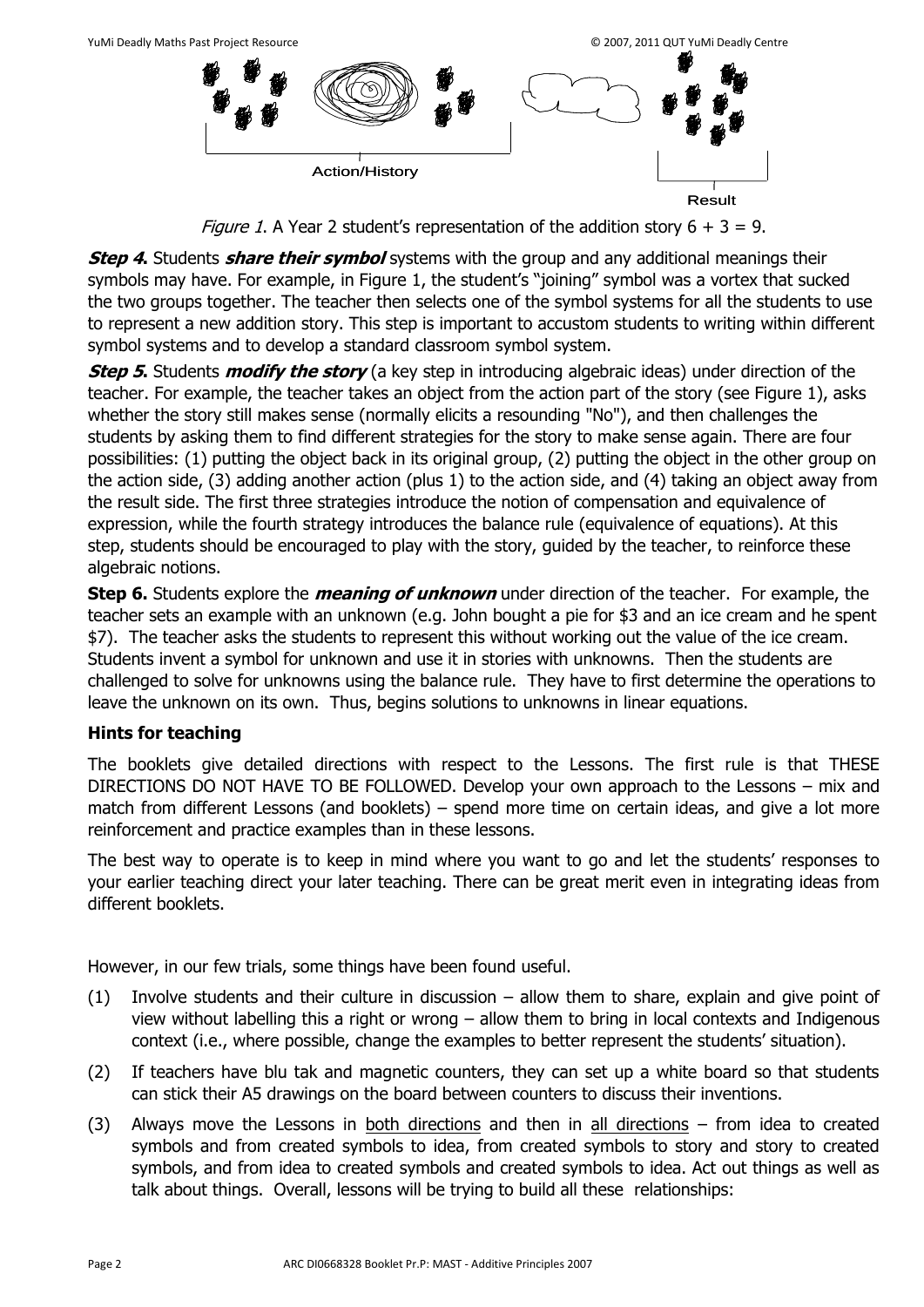

(e.g., gave shopkeeper \$5 for a \$3 drink and received \$2 change)

- (4) Relate to the symbols in all ways too. A good sequence appears to be:
	- Get students to draw their own symbols for your stories and then to make up their own stories for their own symbols.
	- Get students to draw stories using other students' symbols and then to make up stories for other students' symbols
	- Get students to draw stories using formal symbols and then to make up stories for formal symbols
- (5) Take every chance to look at similarities and differences between addition and subtraction (e.g., different symbols for add and subtract but the same symbol for makes, gives or equals).
- (6) Introduce formal mathematics symbols in a similar way that would get students to use other students' created symbols. Watch that the introduction of formal symbols does not change students' focus to "getting answers" rather than discussing/inventing rules.

# **Summary of the resource**

The main outline is as follows:

- Develop students understanding of symbols;
- Develop students confidence in creating symbols and creating stories using symbols;
- Create a simple addition story using the students own symbols;
- Discover algebra concepts (balance and compensation) through modifying the story;
- Use the balance concept to solve simple linear equations.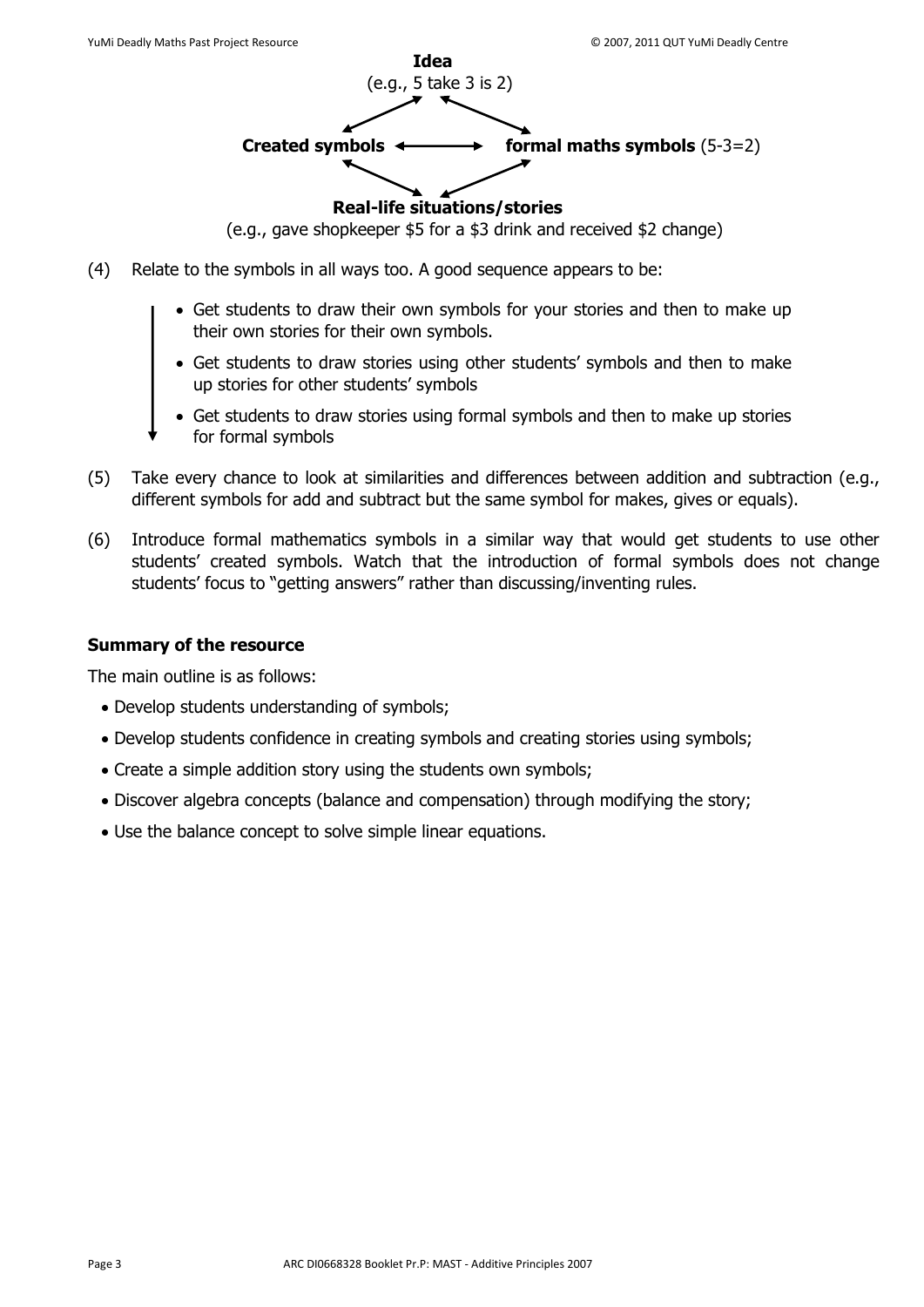<span id="page-7-0"></span>

| <b>Objectives:</b>                                                                                                   | <b>Materials:</b>                                                                                               |
|----------------------------------------------------------------------------------------------------------------------|-----------------------------------------------------------------------------------------------------------------|
| • To explore symbols in the student's everyday life;                                                                 | • A set of cards with a picture of symbols on                                                                   |
| • To explore the meaning of symbols; and<br>• Gain an understanding that symbols can be<br>interpreted in many ways. | each card;<br>• Symbols should be drawn from the local<br>community and from different cultural<br>backgrounds. |

**Language**: Symbol, meaning, represents, simple drawings

## **What teacher does**:

1. Show students a picture of a symbol from the local community (e.g. stop sign, life guard signs). Ask: Have you seen this before? Where have you seen it? What does it mean?

State that this is a "symbol" that has a particular and important meaning.

Define what a symbol is i.e.

#### " a **simple** drawing that has a **meaning**."

2. State that different cultures have different symbols. Show the students a picture of the following symbol:

**Note:** try and pick a symbol that the students may not be familiar with.

Ask the students: Have you seen this before? Where have you seen it?

Ask the students to guess the meaning of the symbol and write the meanings the students suggest on a white board.

State that for many Aboriginal people the symbol means "someone sitting down".

Ask the students how the symbol could represent "someone sitting down". Pick some other meanings from the board and ask how the symbol could represent that meaning.

State that symbols can have different meanings for different people. Also, reinforce that symbols are "simple" draws that represents a particular "meaning".

3. Ask the students: Would you like to play a symbols guessing game.

Teacher will have a set of cards with a symbol on each card. The teacher will show the students a card at a time. The students will try to guess the intended meaning of the symbol. Once the

#### **What children do:**

Look at the picture, discuss where they have seen the symbol and discuss the meaning of the symbol.

Look at the picture and discuss if they have seen the symbol before and where they may have seen the symbol.

Students guess the meaning of the symbol

Discuss the cultural meaning of the symbol and how this meaning can be represented by the symbol.

Discuss alternative meanings of the symbol and how these meanings can be represented by symbol.

Students look at each symbol and try to guess the meaning of the symbol.

Students participate in a discussion for each symbol and how the simple drawing represents the meaning of the symbol.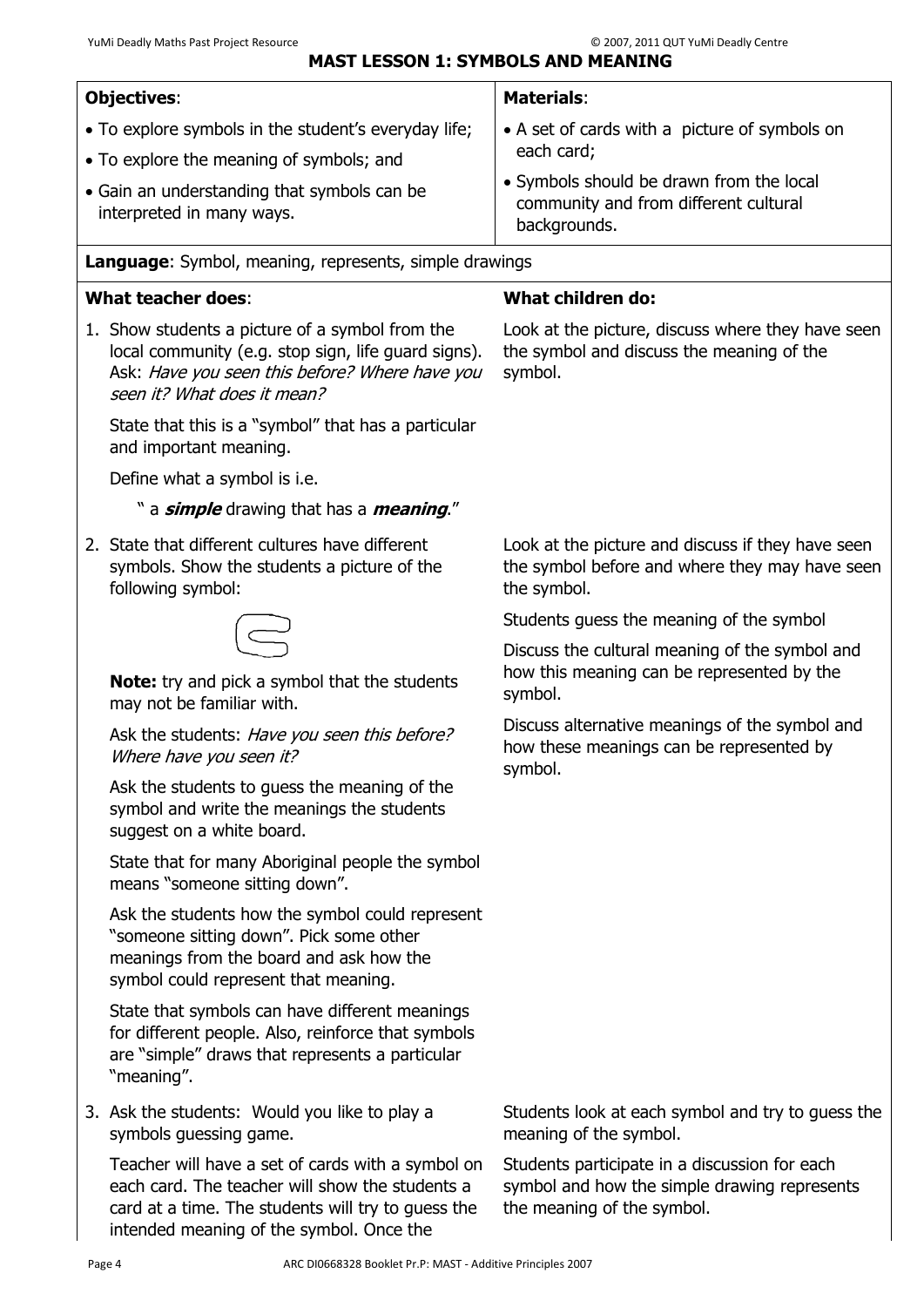meaning of the symbol has been revealed, the teacher leads a discussion about how the symbol represents that meaning.

Again, reinforce that the symbol is a "simple" drawing that represents the intended meaning.

## **Evaluation**:

- Students gain an understanding of what a symbol is and that symbols carry a certain meaning;
- Symbols can be interpreted differently;
- Symbols can have different meanings for different people.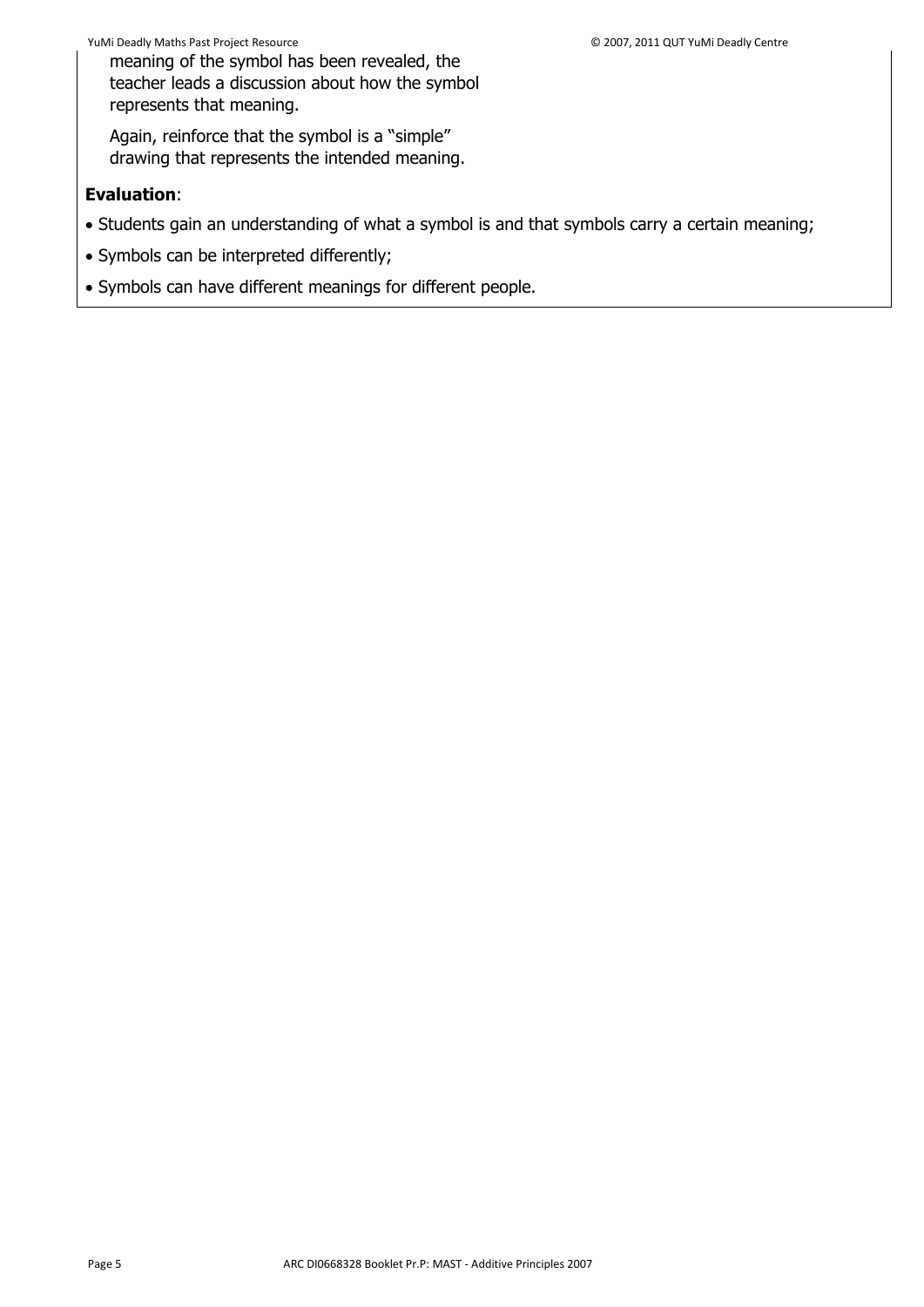# **MAST LESSON 2: CREATING YOUR OWN SYMBOL**

<span id="page-9-0"></span>

| <b>Objectives:</b>                                                                                                                                                                                                                                                                                                                                                        | <b>Materials:</b>                                                                                                                                                                            |
|---------------------------------------------------------------------------------------------------------------------------------------------------------------------------------------------------------------------------------------------------------------------------------------------------------------------------------------------------------------------------|----------------------------------------------------------------------------------------------------------------------------------------------------------------------------------------------|
| • Students to think creatively;                                                                                                                                                                                                                                                                                                                                           | • A4 paper                                                                                                                                                                                   |
| • Students create their own symbol for a particular                                                                                                                                                                                                                                                                                                                       | • Colour pencils                                                                                                                                                                             |
| meaning;                                                                                                                                                                                                                                                                                                                                                                  | • Blue tack.                                                                                                                                                                                 |
| • Students confidently share their symbol with the<br>class.                                                                                                                                                                                                                                                                                                              |                                                                                                                                                                                              |
| Language: Symbol, meaning, creative.                                                                                                                                                                                                                                                                                                                                      |                                                                                                                                                                                              |
| <b>What teacher does:</b>                                                                                                                                                                                                                                                                                                                                                 | <b>What children do:</b>                                                                                                                                                                     |
| 1. Recap previous lesson. Ask: What did we do last<br>lesson?                                                                                                                                                                                                                                                                                                             | Discuss last lesson. Suggest things that were<br>done in the last lesson.                                                                                                                    |
| 2. The teacher creates his/her own symbol (or gets<br>an existing symbol that is not commonly seen),<br>draws the symbol on the white board and<br>challenges the class to guess the meaning of the<br>symbol. For example, the symbol $\approx$ , which I<br>have decided means "wind".                                                                                  | Students guess the meaning of the symbol while<br>the teacher writes then on the board.                                                                                                      |
| <b>Note:</b> try to create a symbol that has the potential<br>of having more than one meaning.                                                                                                                                                                                                                                                                            |                                                                                                                                                                                              |
| Ask the students to try and guess the meaning of<br>the symbol. Write all possible meanings on the<br>white board. The teacher writes his/her meaning<br>on the board or, if already on the board, circles the<br>intended meaning. This could be played more like<br>a game where the intended meaning is written on<br>a card and placed in an envelop etc.             |                                                                                                                                                                                              |
| Generate a discussion about why someone may<br>think the symbol could mean "water" for example.                                                                                                                                                                                                                                                                           |                                                                                                                                                                                              |
| The teacher should reinforce that symbols can be<br>interpreted differently and sometimes the same<br>symbol can have different meanings for different<br>people.                                                                                                                                                                                                         |                                                                                                                                                                                              |
| 3. The teacher tells the students that we are going<br>to do a challenge. The teacher places a word on<br>the white board. Note that the word will initially<br>be associated with an object/subject (e.g. a<br>chair). The teacher asks the students as a<br>challenge to create their own symbol that has<br>the same meaning as the word (i.e. a symbol for<br>chair). | Students draw on an A4 paper their symbol for<br>"chair".<br>Students share their symbol with the class,<br>explain the meaning of the symbol and how their<br>symbol represents the object. |
| Teacher needs to reinforce that the challenge is to<br>draw a simple representation (not a whole picture)<br>that conveys the above meaning.                                                                                                                                                                                                                              |                                                                                                                                                                                              |
| Teacher will ask students to share the symbol by<br>sticking it on the board and asks the student to<br>explain why the symbol represents a chair.                                                                                                                                                                                                                        |                                                                                                                                                                                              |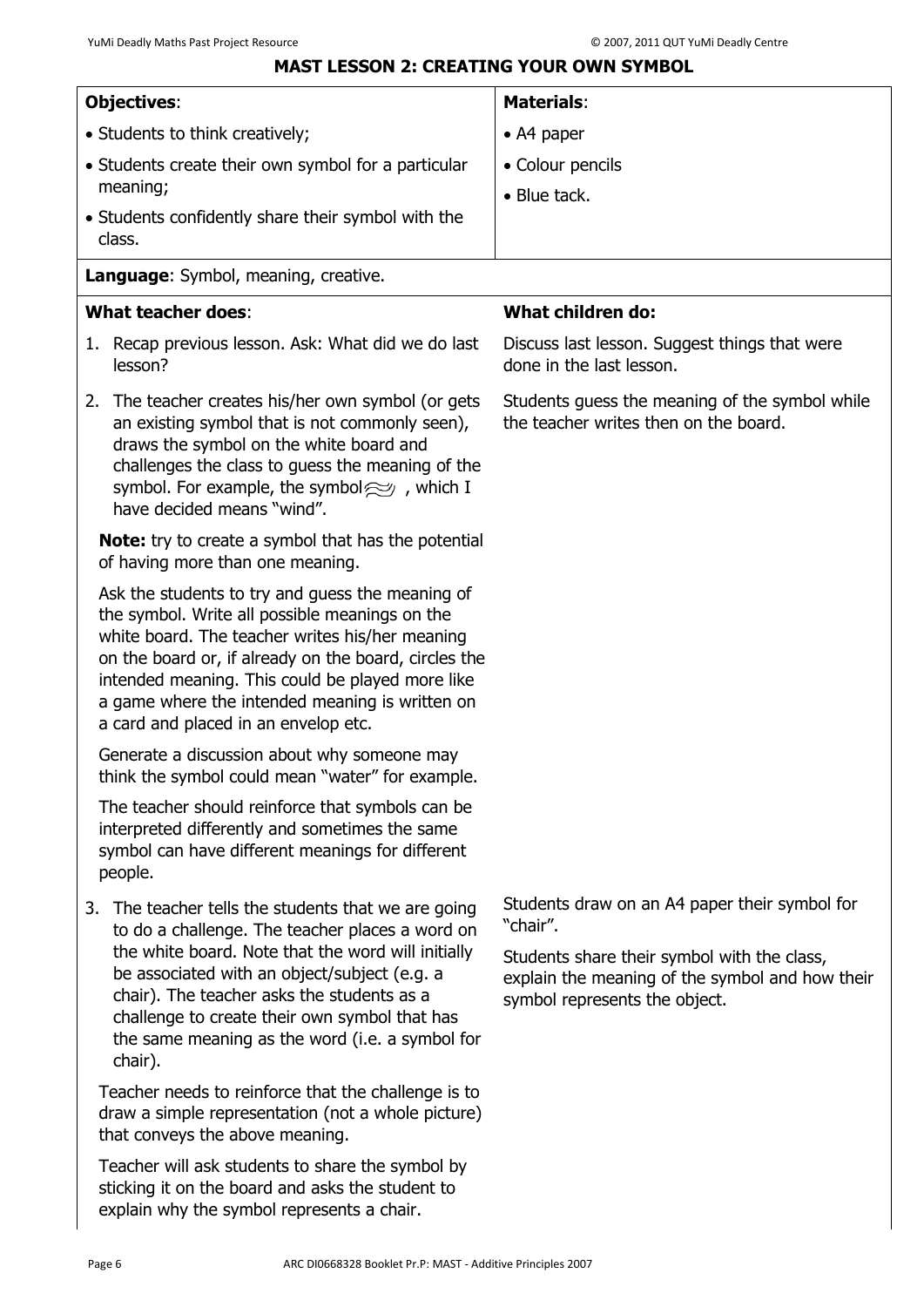4. The teacher puts forward an action word, for example jumping, and challenges the students to create a symbol for the action walking.

Teacher reinforces that a symbol will be a "simple" drawing that "represents" the action of walking.

Teacher will ask students to share the symbol by sticking it on the board and asks the student to explain why the symbol represents "walking".

Teacher should generate a discussion about how the different students represented "walking".

**Note:** point 3 and 4 can be repeated for different object/subject and action words. Ensure that one of the words is a subject like a bird or a person. Have a range of symbols with different meanings will assist with point 5 below.

5. Teacher introduces the idea that symbols can be combined to give a new meaning or a story.

Teacher combines two symbols on the board to give a new meaning. For example, put the symbol for "bird" next to a symbol for "jumping". These symbols should be drawn from the set of symbols developed by the students.

Teacher tells the class that I have combined the symbol for "jumping" with the symbol for "bird". Teacher then asks the class where the symbols together make sense and what would be the new meaning of the combined symbols.

The teacher should then do a nonsense example like "chair" combined with "walking" and ask the student whether it makes sense and ask the students to explain why it doesn't make sense.

Teacher will then direct the class to play with their created symbols and combine the symbols to create new meanings.

Teacher encourages students to share their combined symbols with the class.

Students draw on an A4 paper their symbol for "walking".

Students share their symbol with the class, explain the meaning of the symbol and how their symbol represents the action of "walking".

Students guess the meaning of the combined symbols and discuss with the teacher this new meaning.

Students then combined their own symbols to create new meaning.

Students share combined symbols with class and articulate the new meaning of the combined symbols.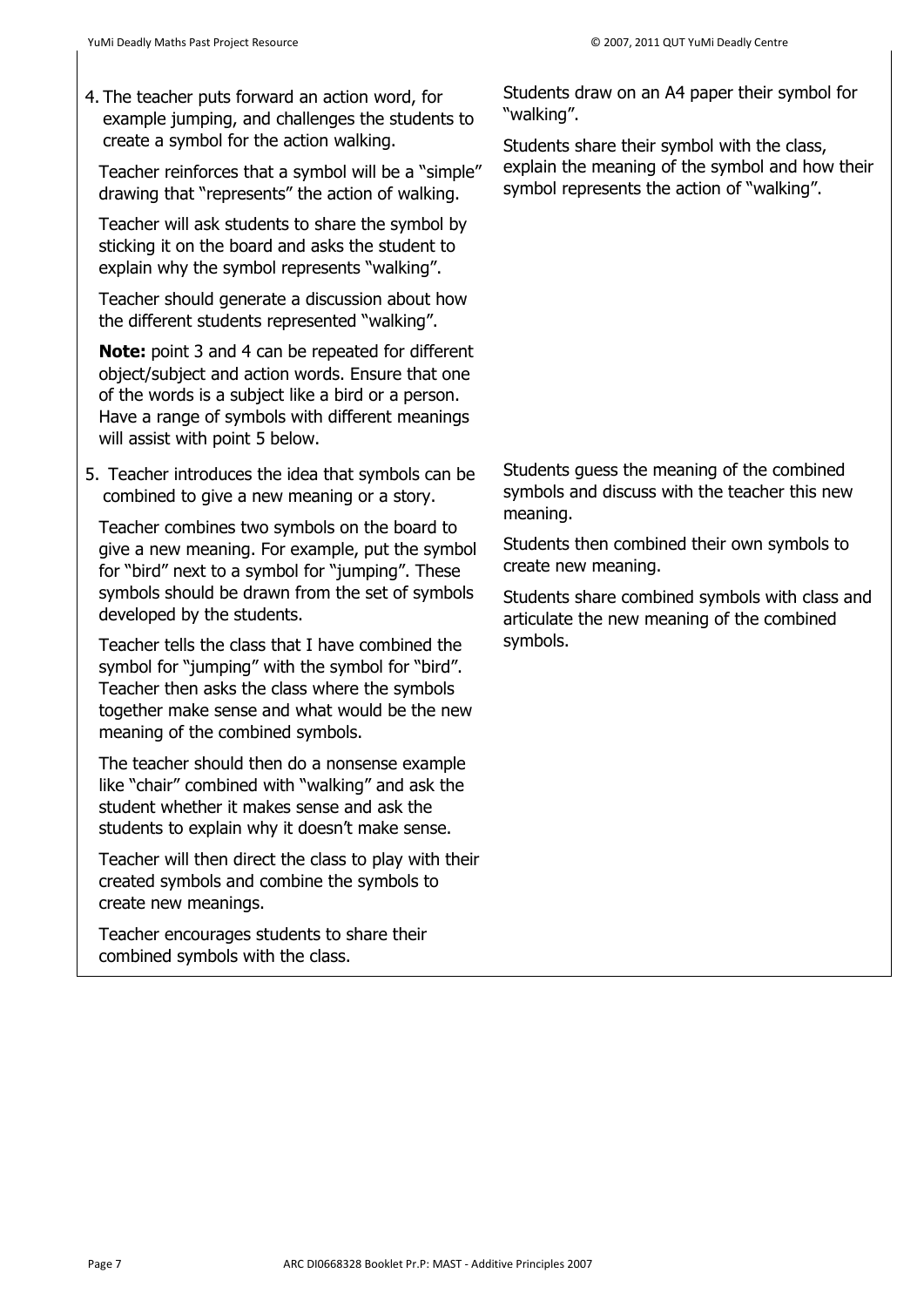# **MAST LESSON 3: CREATING YOUR OWN STORY USING SYMBOLS**

<span id="page-11-0"></span>

| <b>Objectives:</b>                                                                                                                                                                                                                 | <b>Materials:</b>                                                                                                                                                                                           |
|------------------------------------------------------------------------------------------------------------------------------------------------------------------------------------------------------------------------------------|-------------------------------------------------------------------------------------------------------------------------------------------------------------------------------------------------------------|
| • Understand that many symbols can be used to                                                                                                                                                                                      | $\bullet$ A4 paper                                                                                                                                                                                          |
| create a story                                                                                                                                                                                                                     | • Colour pencils                                                                                                                                                                                            |
| • Symbols are placed within a 'structure' or a<br>particular order to convey a story.                                                                                                                                              | $\bullet$ Blue tak                                                                                                                                                                                          |
| • To construct a story using a set of symbols from a<br>simple story.                                                                                                                                                              |                                                                                                                                                                                                             |
| Language: Symbol, meaning, story, structure                                                                                                                                                                                        |                                                                                                                                                                                                             |
| <b>What teacher does:</b>                                                                                                                                                                                                          | <b>What children do:</b>                                                                                                                                                                                    |
| 1. Recap previous lesson. Ask: What did we do last<br>lesson?                                                                                                                                                                      | Discuss last lesson. Suggest things that were<br>done in the last lesson.                                                                                                                                   |
| 2. Tell students, we are going to create our own<br>symbols and arrange them to tell a simple story.                                                                                                                               | Watch the students' movement                                                                                                                                                                                |
| Direct a student to stand at the door and walk<br>inside and sit on his/her chair.                                                                                                                                                 | Participates in discuss to identify objects and<br>actions (objects - student, chair; actions -<br>walking and sitting down) in the story.                                                                  |
| Teacher asks the student what the simple story<br>was about. What happened at the start? How<br>did the story finish? What happen in the middle<br>of the story?                                                                   |                                                                                                                                                                                                             |
| Teacher leads a discussion with the students to<br>identify the actions (walking and sitting) and<br>the objects/subjects in the story (student,<br>chair).                                                                        |                                                                                                                                                                                                             |
| 3. In a similar fashion to last lesson, ask students to<br>create their own symbols for the objects and<br>actions of the story (student, chair, student<br>sitting on chair, walking, and sitting down) and<br>to draw the story. | Discuss with teacher what symbols could be and<br>how the story could be drawn, for example:<br><u>ات'</u>                                                                                                  |
| Hand out A4 paper for the drawings.                                                                                                                                                                                                |                                                                                                                                                                                                             |
| Ask students to show their drawings and explain<br>why they made the symbols as they did.                                                                                                                                          | where $\circled{c}$ is the student, $\cdot \cdot \cdot$ is walking, $\vdash$ is<br>the chair, $\downarrow$ is sitting down, and $\stackrel{\text{(a)}}{\leftarrow}$ is the student<br>sitting on the chair. |
| <b>Note:</b> This could be extended into a full lesson<br>by drawing other simple stories.                                                                                                                                         | Draw own symbols for the story on A4 paper.                                                                                                                                                                 |
|                                                                                                                                                                                                                                    | Show story to other students and explain<br>symbols.                                                                                                                                                        |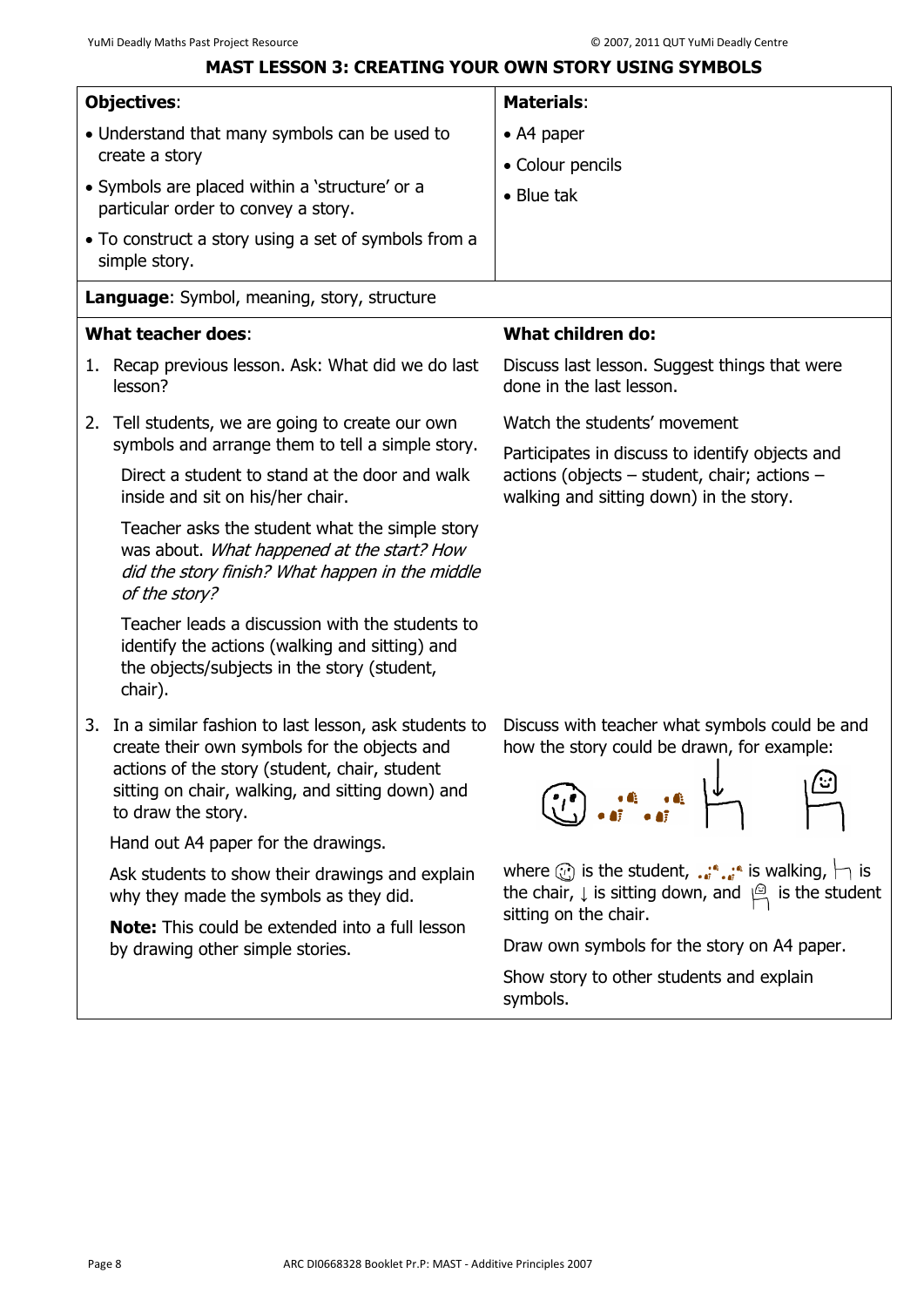#### **MAST LESSON 4: CREATING A SIMPLE ADDITION STORY**

<span id="page-12-0"></span>

| <b>Objectives:</b>                                                                                                                                                                                                           | <b>Materials:</b>                                                                                                                                                                                                                     |
|------------------------------------------------------------------------------------------------------------------------------------------------------------------------------------------------------------------------------|---------------------------------------------------------------------------------------------------------------------------------------------------------------------------------------------------------------------------------------|
| • To use symbols to create a simple addition story                                                                                                                                                                           | • Counters for students (preferably natural                                                                                                                                                                                           |
| • To tell addition stories from own and other students'<br>symbols and to write addition stories using own and<br>other students' symbols (i.e., showing both<br>directions - symbols to stories and stories to<br>symbols). | objects)<br>• Magnetic counters for white board and blue<br>tack for teacher<br>• A5 sheets (half A4)<br>• Magnetic white board set up with:<br>blu<br>blu<br>counters<br>counters<br>counters<br>tack<br>tack<br>• Worksheet 1 and 2 |

**Language**: Symbol, story, linear, not linear, join, addition, the same as, equals

#### **What teacher does**:

- 1. Recap previous lessons. Ask: What did we do last lesson?
- 2. Select 5 students and direct them to act out 2 students joining 3 students to give 5 students.

Teacher generates a discussion about what had occurred and directs the students to identify the objects/subjects in the story and the action in the story.

Hand out counters and A5 sheets and ask them to create action symbols to tell the addition story using the counters to represent the numbers.

Direct the students to put out 2, 3 and 5 counters and place the A5 sheets between them.

- 3. Select students to show and explain their symbols. Ensure students understand that the first symbol means 'joining' and second symbol means 'same as'.
- 4. Get students to make up an addition story and draw it with their own symbols. Select students to come to the front, draw and explain their symbols.

Ask: Can you make up an addition story that this drawing describes? Give students a context (e.g. money).

5. Choose one students' (e.g. Cam's) symbols. State: Use Cam's symbols to represent 3 children joining 1 child to give 4 children. Hand out A5 sheets.

Use Cam's symbols to draw 2 joining 5 to give 7 on board. Ask students to read Cam's symbols if the story was about pencils.

# **What children do:**

Discuss last lessons. Suggest things that were done in the last lesson.

Watch the acting out of 2 joining 3 to make 5. Create own action symbols (joining, the same as). Use counters and symbols on A5 sheets to represent the addition story, e.g.



Discuss other students' symbols. Using blue tack, put own A5 symbols on board between counters and explain what the symbols mean.

Make up own stories and draw them with own or modified symbols.

Share symbols with class.

Create stories using context given by teacher.

Use Cam's symbols, counters and A5 paper to show 3 joining 1 to make 4.

Create an addition story about 2 joining 5 to make 7 using pencils as the context (e.g., Wendy had 2 pencils. Peter gave her 5 more. Now she has 7 pencils).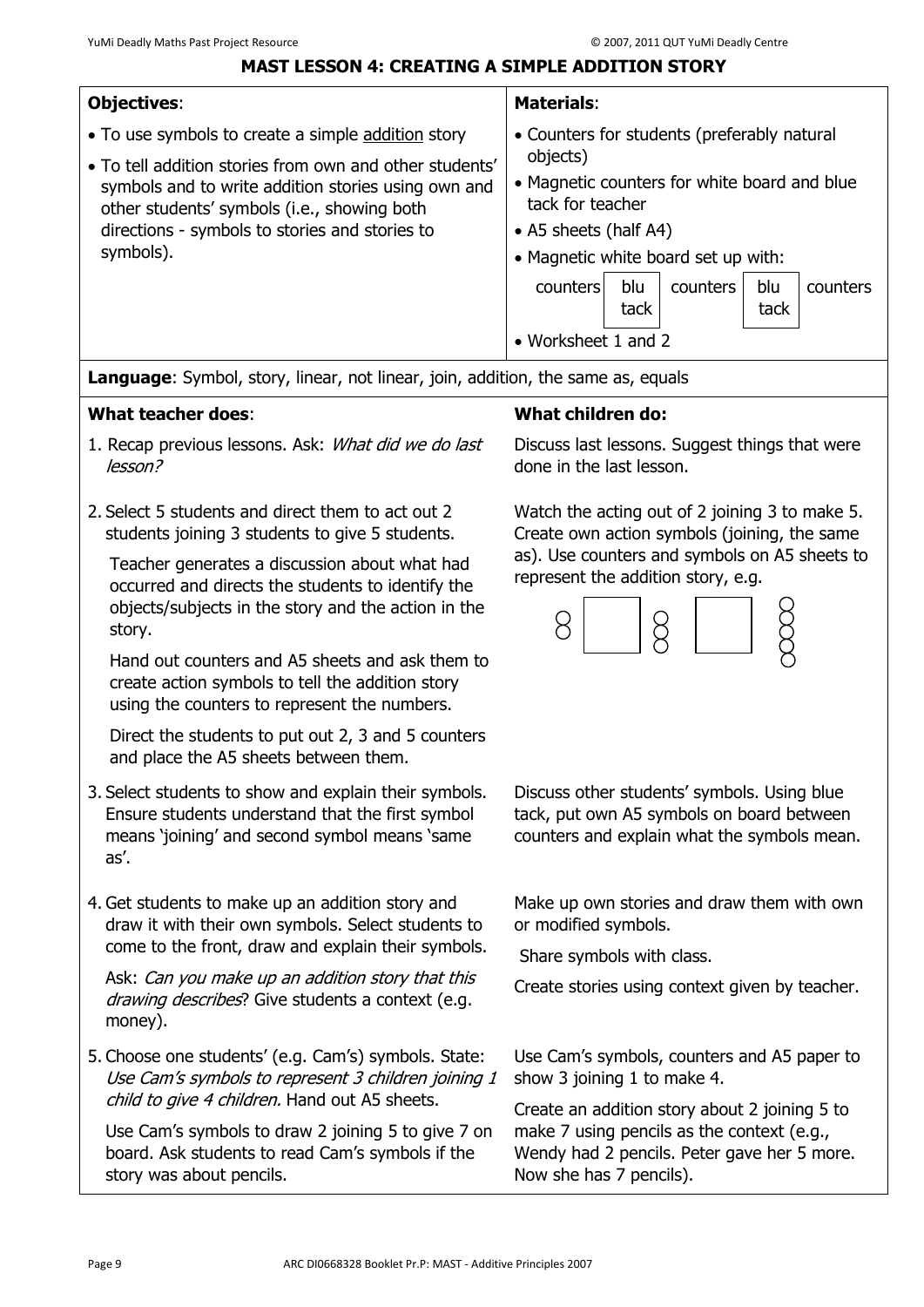<span id="page-13-0"></span>

| YuMi Deadly Maths Past Project Resource<br><b>MAST LESSON 5: MODIFYING THE STORY</b>                                                                                        | © 2007, 2011 QUT YuMi Deadly Centre                                                                            |
|-----------------------------------------------------------------------------------------------------------------------------------------------------------------------------|----------------------------------------------------------------------------------------------------------------|
| <b>Objectives:</b>                                                                                                                                                          | <b>Materials:</b>                                                                                              |
| • To see if students can be creative with respect to<br>changing a feature of the created symbols for<br>addition.                                                          | • Counters (preferably natural objects) for<br>students.                                                       |
| • To introduce different ways of making addition<br>stories correct.                                                                                                        | • Magnetic counters and blu tack for the teacher<br>• A4 and A5 sheets                                         |
| • To introduce notion of equivalence for addition.                                                                                                                          | • Board set up with:<br><b>Counters</b><br>blu<br>counters<br>blu<br>counters<br>tack<br>tack<br>• Worksheet 3 |
| <b>Language:</b> Symbol, story, addition, equals, linear, representation, replacement, equivalence                                                                          |                                                                                                                |
| <b>What teacher does:</b>                                                                                                                                                   | <b>What children do:</b>                                                                                       |
| 1. Recap creating addition symbols for stories. Ask                                                                                                                         | Discuss creating symbols for addition stories.                                                                 |
| students to use counters and A5 sheets to<br>represent 3 students joining 4 students to give 7<br>students.                                                                 | Use previous or modified symbols for 3 join 4<br>makes 7. Share drawings with other students.                  |
| 8<br>ğ<br>$\circ$                                                                                                                                                           | Discuss different symbols and linear nature of<br>drawing.                                                     |
| Discuss some students' results. Point out the linear<br>nature of the drawing.                                                                                              |                                                                                                                |
| 2. Direct students to remove 1 counter from the 3.<br>Ask: Is this still correct? Discuss why it is not.                                                                    | Remove one counter. Discuss why addition story<br>is not correct and suggest possibilities to make it          |
| Ask: What can we do to make it correct? Discuss<br>options until all 4 possibilities are given. Record on<br>board.                                                         | correct again. For e.g.<br>(1) Put counter back (replacement)<br>(2) Add extra counter to 4                    |
| State that all these options are 'equivalent' to the<br>original.                                                                                                           | (3) Remove one counter from 7                                                                                  |
| Note: Students might bring in a $5th$ possibility by<br>using subtraction.                                                                                                  | (4) Add extra joining symbol to left hand side,<br>e.g. $\circ$<br>8<br>$\frac{0}{0}$<br>ğ                     |
| Introduce the students to the concept "balance"<br>and "compensation".                                                                                                      | Discuss term "equivalence".                                                                                    |
| 3. Repeat 1 and 2 above for this story, "Bill ate 4<br>pies, then he ate 5 more, making 9 pies eaten",<br>but this time direct students to remove 2 counters<br>from the 4. | Draw the story with symbols:<br><u>ooo</u><br>88<br>Remove 2 counters from the 4.                              |
| Discuss why this makes the story wrong. Ask<br>students to propose ways to make it true again.<br>Try to draw out as many different ways as<br>possible.                    | 8<br>Suggest ways to make it correct.                                                                          |
| Discuss whether it matters if 2 counters are<br>removed from the 5 instead of the 4 counters.                                                                               | Remove 2 counters from 5.<br>88<br>$\infty$                                                                    |